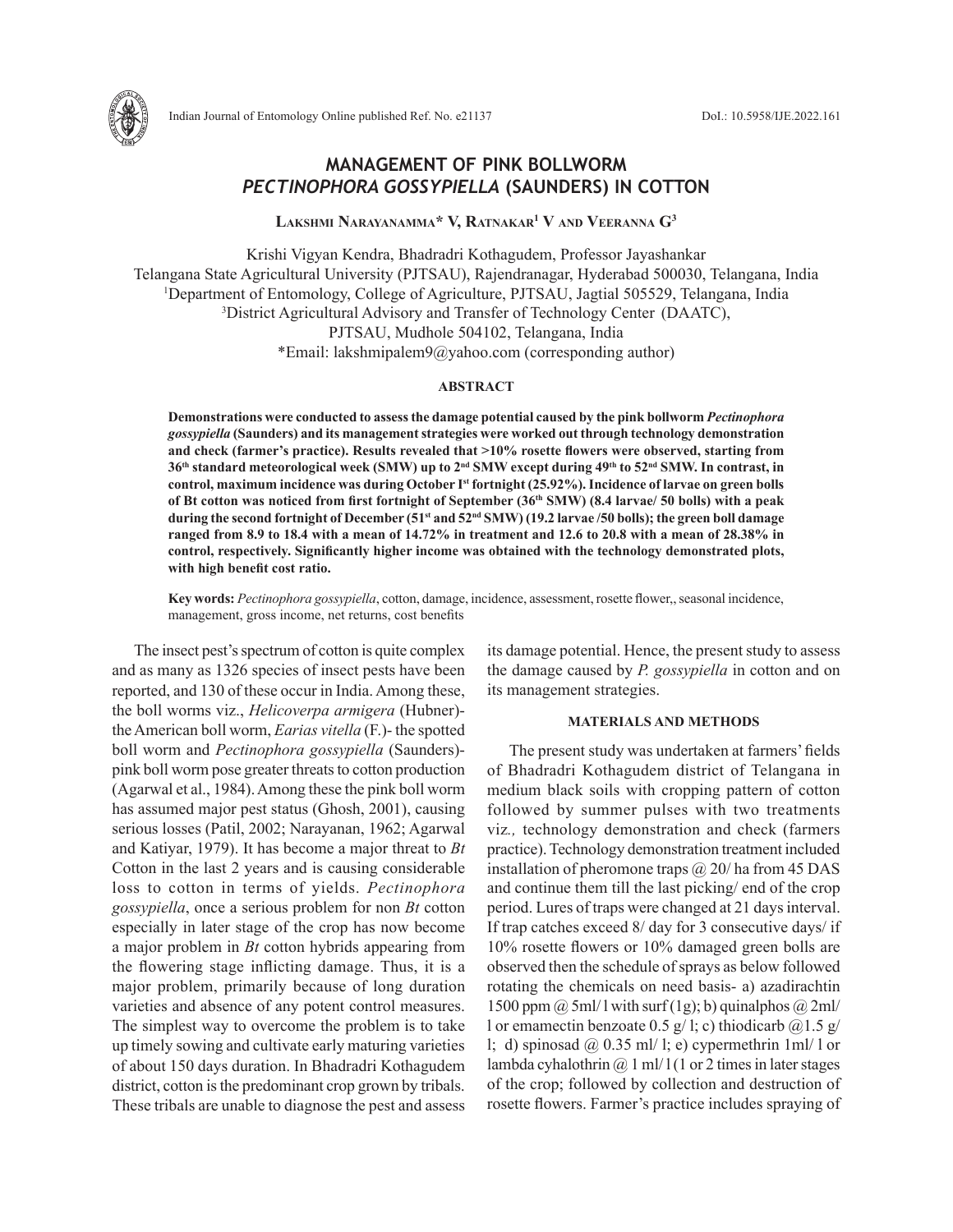insecticides like acephate 1.5  $g/$  l, chlorantraniliprole 0.3 ml/ l, and lambda cyhalothrin 0.5 ml/ l.

The experiment was conducted for three years i.e. during kharif 2018-19, 2019-20 and 2020-21. Mahyco Bt cotton hybrid was the crop following row to row and plant to plant spacing of 90 x 60 cm. The crops were grown following all the agronomic practices.

The following observations were made to monitor the moth activity. Gossyplure pheromone baited traps were installed in the ten farmer fields  $\omega$  20/ ha. The septa with Pectino-lure (cis-7 hexadecen-1-ol acetate) were changed at 21 days intervals; trap catches largely reflected the larval population density and infestation levels. A weekly collection of moths from each trap was made and the total number pooled separately for every standard week and the mean number of catches/ standard meteorological week (SMW) was calculated. If pheromone trap catches exceeds 8/ day for 3 consecutive days or if 10% rosette flowers or 10% damaged green bolls are observed, then sprays were followed rotating the chemicals on need basis as follows- quinalphos  $\omega$  2 ml/ l or emamectin benzoate 0.5  $g/$  l or thiodicarb  $@1.5$  $g/ 1$  or spinosad @ 0.3 ml/ 1 at 15 days interval. Only one spray of cypermethrin 1ml/ l or lambda cyhalothrin

 $(a)$  1 ml/ 1 was taken up by the farmers during flowering stage. The observations on rosette flowers were recorded from 60 DAS in fortnightly intervals on 50 randomly selected plants. Later, the total number of flowers and rosette flowers were counted and the % worked out. The observation on the occurrence in green bolls was recorded at fortnightly intervals. The total number of larvae/ 50 green bolls was worked out. During larval counts, the number of bolls damaged was expressed in terms of % green boll damage.

### **RESULTS AND DISCUSSION**

The incidence of *P. gossypiella* observed in terms of rosette flowers on 50 randomly selected plants revealed that it was  $>10\%$  starting from 36<sup>th</sup> up to 2<sup>nd</sup> SMW except during  $49<sup>th</sup>$  to  $52<sup>nd</sup>$  SMW in the treatments (Table 1). The incidence was noticed from the first fortnight of September and increased gradually reaching its peak during the second fortnight of September (17.02%), and then declined gradually up to December II fortnight (6.32%) due to the formation of bolls. Remarkably, rosette flowers increased during January I fortnight (1st and 2nd SMW) to 12.65%, reason being, the farmers who are having the irrigation facility wanted to prolong the crop duration, as a result, due to the availability

| Particulars                    |               | Treatment plots |            | Control plots  |          |            |  |
|--------------------------------|---------------|-----------------|------------|----------------|----------|------------|--|
|                                | Rosette       | No. of          | Green boll | Rosette        | No. of   | Green boll |  |
|                                | flower $(\%)$ | larvae/         | damage     | flower $(\% )$ | larvae/  | damage     |  |
|                                |               | 50 bolls        | $(\%)$     |                | 50 bolls | $(\%)$     |  |
| September I FN                 | 14.89         | 8.4             | 8.9        | 18.01          | 18.4     | 13.9       |  |
| $(36 \& 37th SMW)$             |               |                 |            |                |          |            |  |
| September II FN                | 17.02         | 9.6             | 10.6       | 19.29          | 15.6     | 12.6       |  |
| (38 & 39th SMW)                |               |                 |            |                |          |            |  |
| October I FN                   | 16.12         | 15.6            | 16.4       | 21.12          | 25.6     | 19.4       |  |
| $(40 \& 41$ <sup>st</sup> SMW) |               |                 |            |                |          |            |  |
| October I FN                   | 15.92         | 18.8            | 17.8       | 25.92          | 22.8     | 19.8       |  |
| 42 & 43rd                      |               |                 |            |                |          |            |  |
| November I FN                  | 12.84         | 14.2            | 12.8       | 16.84          | 22.2     | 20.8       |  |
| 44, 45 and 46 <sup>th</sup>    |               |                 |            |                |          |            |  |
| November II FN                 | 13.92         | 12.6            | 18.4       | 15.92          | 21.6     | 19.4       |  |
| 47 & 48th                      |               |                 |            |                |          |            |  |
| December I FN                  | 6.96          | 18.6            | 16.2       | 8.96           | 19.6     | 18.2       |  |
| 49 & 50th                      |               |                 |            |                |          |            |  |
| December II FN                 | 6.32          | 19.2            | 17.8       | 10.32          | 21.2     | 16.8       |  |
| 51 & 52 <sup>nd</sup>          |               |                 |            |                |          |            |  |
| January I FN                   | 12.65         | 15.8            | 13.6       | 13.65          | 16.8     | 14.6       |  |
| $1 \& 2^{\text{nd}}$ SMW       |               |                 |            |                |          |            |  |
| Mean                           | 12.96         | 14.76           | 14.72      | 16.67          | 20.42    | 28.38      |  |
| SD <sub>±</sub>                | 6.02          | 13.02           | 10.96      | 8.02           | 15.01    | 14.96      |  |

Table 1. Incidence of *P. gossypiella* in cotton (Pooled data, 2018-19, 2019-20 and 2020-21)

 $SMW = Standard$  meteorological week;  $SD \pm$  Standard deviation